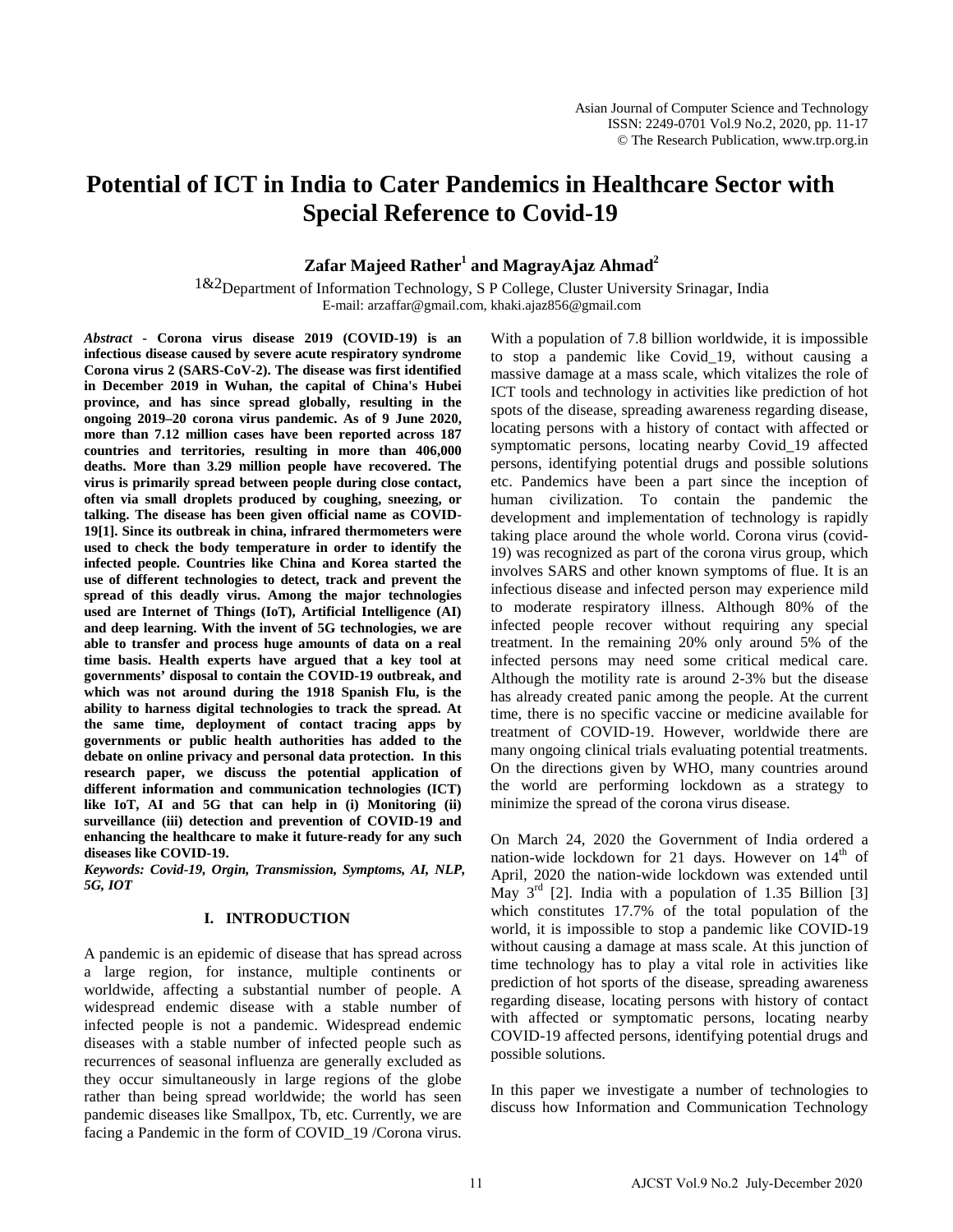can help governments and people in combating the novel corona virus with special reference to India.

## **II. ROLE OF AI CAN PLAY TO COMBAT A PANDEMIC**

The first and foremost technology that can be employed at a massive level is AI. Artificial intelligence (AI), sometimes called machine intelligence, is intelligence demonstrated by machines, in contrast to the natural intelligence displayed by humans and animals. Leading AI textbooks define the field as the study of "intelligent agents": any device that perceives its environment and takes actions that maximize its chance of successfully achieving its goals [4]. AI can be beneficial in combating disease in multi ways, some of them are discussed below point-wise:

As the COVID-19 infection is spreading at an alarming rate, and as such leads to a burden on health care system due to shortage of medical staff, in such scenario AI can prove highly beneficial, for example in Italy, at the peak of that country's crisis, doctors faced terrible decisions about who should receive help and resources.

Artificial intelligence can come to rescue in such cases. AI systems trained via machine learning can offer clinical decision support hence may play an important role in the COVID-19 crisis, helping to keep hospitals functional and patients alive. For example In the United States repurposing of existing AI systems at some medical centers is done that were initially designed to predict the course of patients' illnesses, modifying them to predict specific COVID-19 outcomes such as intubation. Researchers are checking to see if existing tools can be customized to be used to fight COVID\_19.As per one of the physician Mr. Dana Edwlaon working at the University of Chicago medical Centre , is working on an upgrade to an AI system called eCART, which the hospital launched in 2015. eCART is currently being used to predict patients with likelihood of cardiac arrest requiring immediate transfer to ICU and expected to die within next eight hours. eCART bases its results on data available from patients' e-medical records such as vital signs, lab results, and demographic information to calculate and provide real-time risk scores for patients. It uses 30 variables in it's calculations while as upgraded 100 variables are used , wherein the patients respiratory rate is the most important predictive feature, in upgraded version the amount of supplementary oxygen requirement for a the most important feature to signify that the condition of patient is deteriorating. Eldson says that increasing oxygen requirement is an indication of Covid\_19 disease whose lungs are failing. Although the upgraded version will still predict those outcomes, and it will also "predict more specifically the need for intubation and the need for IV medications that increase blood pressure, both of which require the patient to be in the ICU," Edelson says. The team is also working with other institutions in order to validate the new eCART version, so that, it accurately predicts COVID specific-outcomes. What can doctors do Zafar Majeed Rather and MagrayAjaz Ahmad<br>
2. The first und forements and people in combating the novel<br>
orona virus with special reference to India.<br>
II. ROLE OF AT CAN PLANT CO COMBAT<br>
The first und foremost uchrodory th

with eight hours' warning that a patient will need to be incubated or transferred to the ICU? While they probably can't prevent those patients' conditions from deteriorating, Edelson says, they can try different treatments immediately, like affixing nasal cannulas that deliver supplemental oxygen through the nose [5].

AI has the potential to act as an Early Warning System to locate the outbreak and to predict how outbreak in the form of disease might spread from region to region and perhaps even from one demographic cohort to others, for example vendor BlueDot uses an AI-based solution to monitor outbreaks of infectious diseases around the world. Bluedot had alerted an unusual spike in pneumonia a week apriority to WHO'S officially declaration of COVID-19 outbreak. Furthermore AI has the potential to identify the path how the virus spreads within a community, although theoretical but still an Unsupervised Algorithm can be used based to simulate all possible evolution paths and determine how vaccines perform in different scenarios. Although for current pandemic it may seem to be less beneficial due to need for rapid advances in science, modeling and computing capabilities to stop the pandemic, that has wretched havoc all around the world. Moreover availability of reliable data becomes a prerequisite. AI can act as an early diagnostic tool, for predicting the novel infection that might have occurred in humans, for e. g., AI-supported services for a lung CT scan: the AI is premeditated to quickly detect lesions of likely corona virus pneumonia; to measure its volume, shape and density; and to compare changes of multiple lung lesions from the image. This provides a quantitative report to assist doctors in making fast judgments and thus helps expedite the health evaluation of patients.

With the help of data analytics and predictive models, medical professionals are able to understand more about a lot of diseases. Baidu, the Chinese Internet giant, has made its Lineatrfold algorithm available to teams that are fighting the outbreak, according to the MIT Technology Review. Unlike Ebola, HIV and Influenza, COVID-19 has only a single strand RNA, so it is able to rapidly mutate. The algorithm is a lot faster than other algorithms that help predict the structure of a virus.AI-powered infrared system can detect change in a person's body temperature. It was being used in Beijing's Qinghe Railway Station to identify passengers who were potentially infected. The system can examine up to 200 people in one minute without disrupting passenger flow. Alibaba has developed a Cloud-based Corona virus diagnosis tool that the company claims is more than 96% accurate and takes less than 20 seconds to work. The tool uses AI to detect traces of the virus. Alibaba says that it has been used on more than 5,000 patients throughout China.

AI can act as a research tool, and has the potential to accelerate access to a vast, constantly changing corpus of research literature, data, and analytical tools pertaining to outbreaks, their spread, and effective treatments.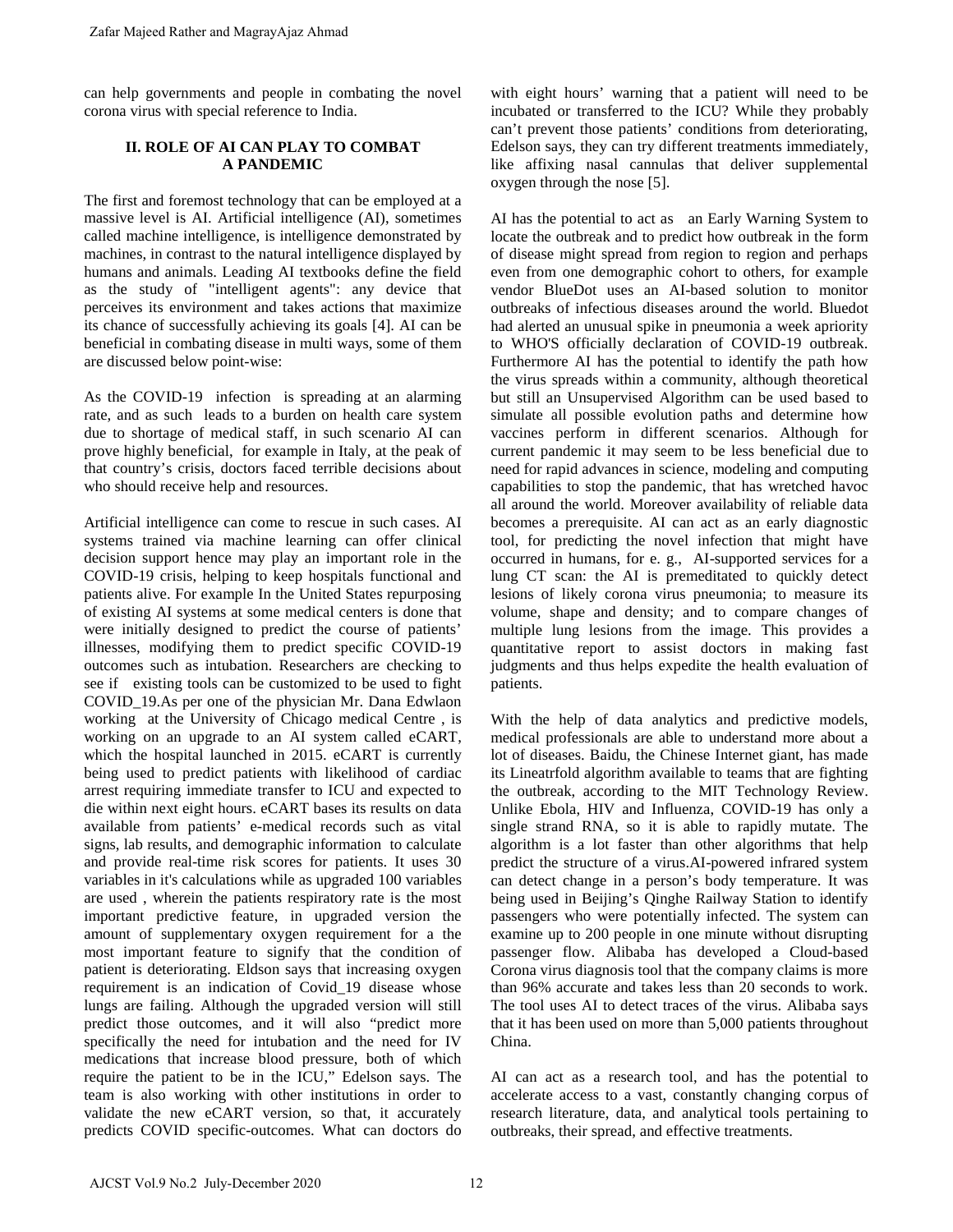

Fig.1 AI powered drug discovery (Photo courtesy of Healx)

MIT Technology Review Article discusses, a new open database known as CORID\_19 (COVID-19 Open Research Dataset) which contains over 29,000 corona virus research papers. Researchers from several organizations released the Covid-19 Open Research Dataset, which includes papers from peer-reviewed journals as well as preprints from websites such as bioRxiv and medRxiv. The research covers SARS-CoV-2 (the scientific name for the corona virus), Covid-19 (the scientific name for the disease), and the corona virus group. It was compiled under the request of the White House Office of Science and Technology Policy (OSTP).

The database, now available on AI2's Semantic Scholar website, leverages AI to speed searches through academic literature. It incorporates natural-language processing models such as ELMo and BERT to map out the similarities between papers and create personalized feeds based on researchers' interests. The OSTP also launched an open call for AI researchers to develop new techniques for text and data mining that will help the medical community comb through the mass of information faster. Though no one can dispute the value of this database or the need for more powerful AI tools to search it, it's clear that most insights that researchers might gain from them over the next 4-8 weeks will apply more to the next pandemic—which could be decades in the future—but probably won't come in time to be much use in combating the current outbreak. And most research studies included in the database now are probably derived from studying previous outbreaks, limiting their usefulness in devising strategies for dealing with today's unfolding emergency [6].

Deep learning one of the sub-branch of AI can be used to learn patterns and predict the outcome based on training data, this requires access to larger data sets, for example, sufficient amounts of behavioral, social, clinical, airline, and other data sources of sufficient quality are required to build and train accurate enough machine-learning models of an outbreak's likely evolution path. In such a situation NLP can be handy to look for relevant reports coming from news outlets and official health care channels in different languages around the world.AI with Big data can make a radical shift in how we have approached to treat Pandemics in past.



Fig. 2 AI-tool-predicts-which-covid-19-patients-can-develop-severerespiratory-disease

## *A. Role of AI W.R.T Health Sector in India*

Since early 90s India's success in software and IT-enabled services (ITeS) exports, has made it a significant services exporter with its share in world services exports rising from 0.6 per cent in 1990 to 3.3 per cent in 2013.

The IT and ITeS services sector in India has been of tremendous importance to its economy eventually growing to account for [7.7% of India's GDP in 2016.](https://www.ibef.org/industry/information-technology-india.aspx) In an attempt to capitalize on this foundation, the current Indian administration announced in February 2018 that the government think-tank, National Institution for Transforming India (NITI) Aayog (Hindi for Policy Commission), will spearhead a [national program on](https://economictimes.indiatimes.com/articleshow/62738713.cms?utm_source=contentofinterest&utm_medium=text&utm_campaign=cppst)  [AI](https://economictimes.indiatimes.com/articleshow/62738713.cms?utm_source=contentofinterest&utm_medium=text&utm_campaign=cppst) focusing on research. This development comes [on the](http://pib.nic.in/newsite/PrintRelease.aspx?relid=170231)  [heels of the launch](http://pib.nic.in/newsite/PrintRelease.aspx?relid=170231) of a Task Force on Artificial Intelligence for India's Economic Transformation by the Commerce and Industry Department of the Government of India in 2017.AI can play an important role in health sector to cater pandemics, the need for which is further necessitated in India as India being the second largest country with respect to population and fastest evolving economy. In budget speech of 2018-19, Hon'ble finance minister mandated the need for National Program on AI. In India we are blessed to have abundance of IT professionals, and in addition to this availability of cheap Internet access thanks to companies like Reliance JIO and initiatives like Digital-India etc. which adds further to the scope of AI for social development; the primary amongst which is healthcare. As healthcare is expected to grow USD 280 billion at a CAGR of upwards of 16%, from the current ~USD 100 billion. Yet, it faces major challenges of quality, accessibility and affordability for a large section of the population: Normal of ICT in both the Cater Pandemics in Healthcare Sector with Special Reference to Covid-19<br>
The contents of Iction Covid-19<br>
The contents of Iction Covid-19<br>
The contents of Iction Covid-19<br>
The contents of Iction

1. Shortage of qualified healthcare professionals and services like qualified doctors, nurses, technicians and infrastructure: as evidenced in 0.76 doctors and 2.09 nurses per 1,000 population (as compared to WHO recommendations of 1 doctor and 2.5 nurses per 1,000 population respectively) and 1.3 hospital beds per 1,000 population as compared to WHO recommended 3.5 hospital beds per 1,000 population 10.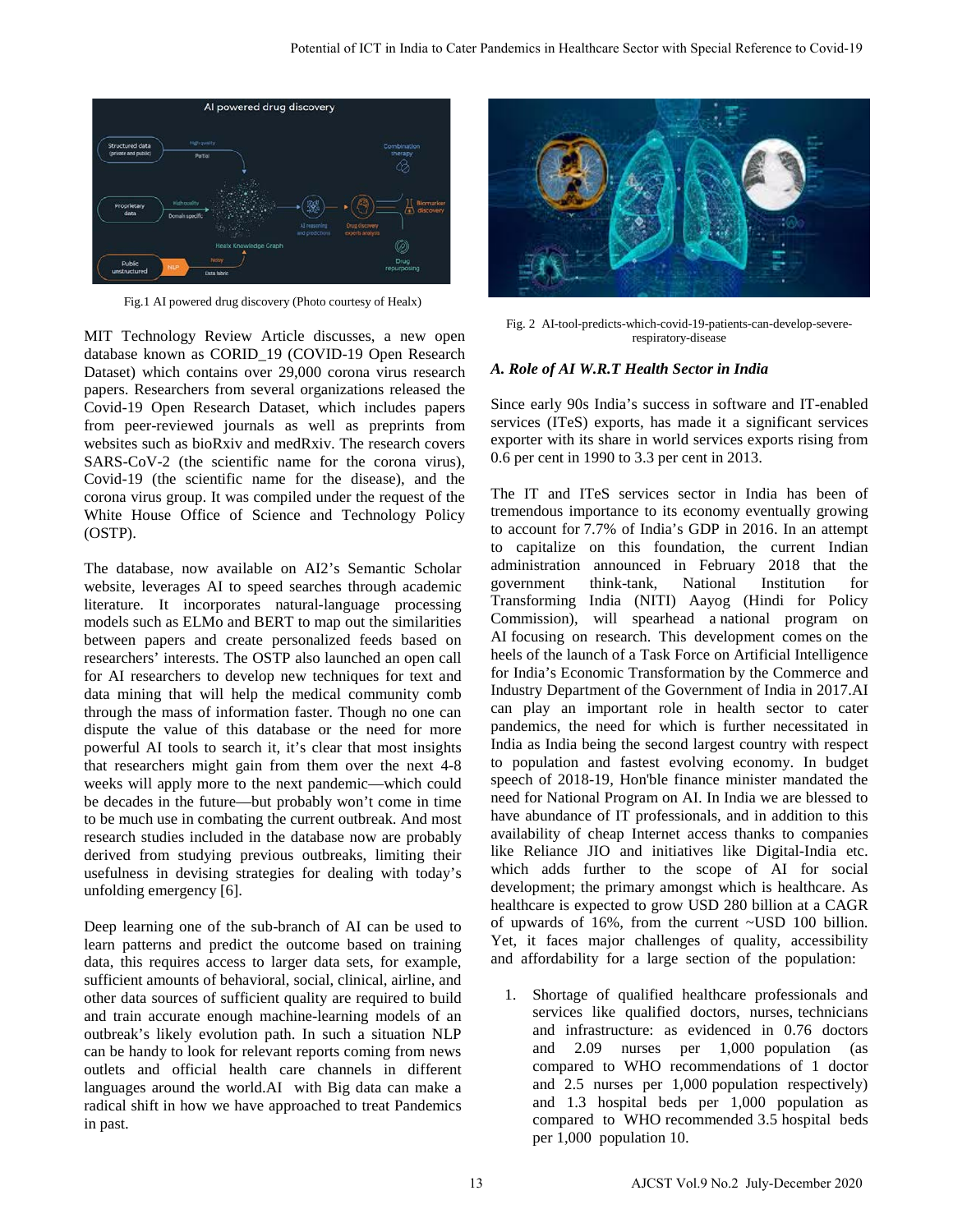- 2. Non-uniform accessibility to healthcare across the country with physical access continuing to be the the major barrier to both preventive and curative health services, and glaring disparity between rural and urban India. At many places to get basic facilities people have travel a large distance, the problem is further accentuated by quality of proper healthcare.
- 3. Affordability remains a problem with private expenditure accounting for 70% of healthcare expenses, of which 62% is out-of-pocket expenditure, probably one of the highest in the world. Significant portion of hospital costs in both rural (47%) and urban India (31%) are financed by loans and sale of assets. Poor and marginalized are hit the most, and as per the Government estimates, a sizeable part of the population (63 million) are faced with poverty every year because of their healthcare expenditurere11.
- 4. Reactive approach to essential healthcare largely due to lack of awareness, access to services and behavioral factors implies that majority of patients approach a hospital / physician only when a disease has reached an advanced stage, thus increasing the cost of care and reducing the chances of recovery.

The Government of India has been making a series of large scale interventions to addresses healthcare challenges in India, viz. transformation of 1.5 Lakh Health and Wellness Centers, developing district hospitals to cater to long-term care for non-communicable diseases, Ayushman Bharat Mission, promoting e-Health etc. Despite such obvious economic potential in healthcare, it is the most significant and pragmatic field for intervention by AI driven solutions as is obvious by massive participation and involvement by startups and corporate. Zafar Majeed Rather and MagrayAjaz Ahmad<br>
2. Non-uniform accessibility to healtheare across the<br>
coarry with physical access continuing to be the<br>
the major barrier to both presentive and curvive<br>
the major barrier to bot

Adoption of AI for healthcare applications is expected to see an exponential increase in next few years. The healthcare market globally driven by AI is expected to register an explosive CAGR of 40% through 2021, and what was a USD600 million market in 2014 is expected to reach USD6.6 billion by 2021.

The increased advances in technology, and interest and activity from innovators, provides opportunity for India to solve some of its long existing challenges in providing appropriate healthcare to a large section of its population.

AI combined with robotics and Internet of Medical Things (IoMT) could potentially be the new nervous system for healthcare, presenting solutions to address healthcare problems and helping the government in meeting the above objectives [7].

With a population of 135.26 crores, AI can be substituted for scarce healthcare personnel, lab facilities, accessibility problems by way of early detection, diagnosis , decision making and treatment to a larger part of the country, for example in India every year , 1million new cancer cases arise and in such cases early detection and management can be crucial for optimum cancer treatment. AI based healthcare can make a radical shift of Indian healthcare from a sick care to true healthcare system, with emphasis on preventive techniques.

Emerging an AI Research and Advisory company has carried out a detailed survey; to find the current status and scope of AI in India .Although there research is particularly focused on finding out actual position AI and its future in India.

In their survey they spoke with experts from GOI, Indian AI startups, AI academic researchers in India and data science executives at some of the largest companies operating in INDIA ,including Reliance, ADA, AMAZON, AIG, Equifax, Infosys, NIVIDIA and many more. To summarize their detailed research we could draw following conclusions:

- 1. The industry experts agreed on the fact that AI has certainly caught the attention of the Indian Govt. and tech community in recent year, with Healthcare and Agriculture deemed to be the most important sectors of focus in order to improve the living conditions for Indian Citizens.
- 2. In healthcare sector in India as there is a dearth of Radiologists and Pathologists in number relative to the population (especially in rural areas) thus enhancing the importance of AI applications in healthcare sector. e.g., NITI Ayaog is working on early diagnosis and detection of Diabetic Retinopathy and Cardiac Risk based on the AI models. Such initiatives would in the long run help patients on proactive medication in early stages rather than reactive healthcare in advanced stages – bringing down healthcare costs and better chances of recovery. These initiatives with modifications can also be used to control pandemics.
- 3. Although AI attention is considerably smaller in India than in China or the USA, the increased AI interest has manifested itself in many ways as highlighted by following important facts:
	- i. Industries are training their manpower to empower the m with the skills so that they can compete with global powers.
	- ii. Educational institutions have included courses on machine learning and other relevant areas. Similarly individuals and professional are also upgrading their own skills.
- 4. The potential of AI in India is further enhanced by the availability of cheap skilled labor.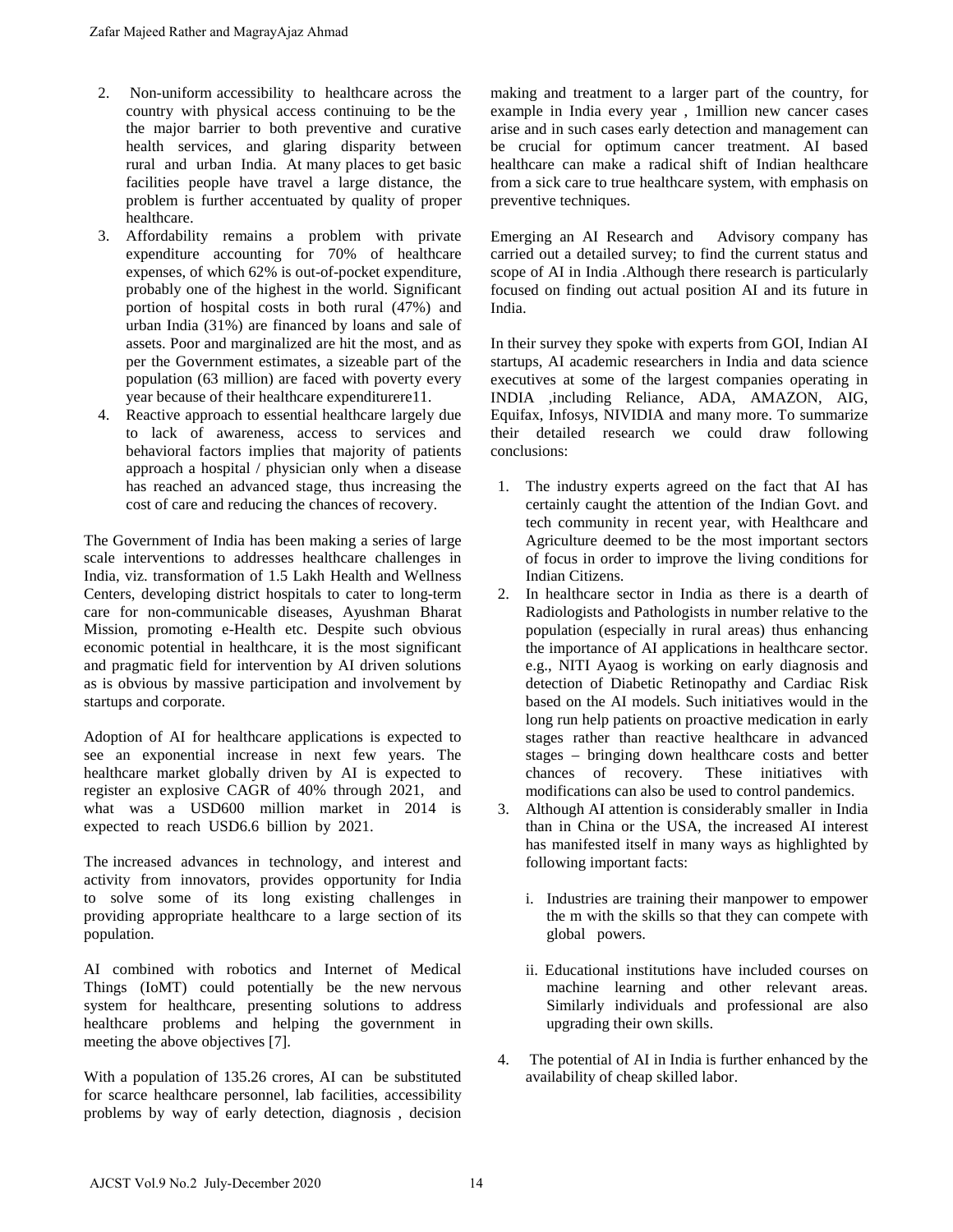Although we don't have an AI strategy like China like China or USA, but still we have started to work at grassroots. The bigger advantage lies in the fact that GOI ,is encouraging startups to take a lead in AI, with a primary focus on sectors like Agriculture and Health-care. e.g. It is predicted that the applications of artificial intelligence in the healthcare space will be worth INR 431.97 Bn by 2021, expanding at a rate of 40%. Based on this growth of AI applications in healthcare, the doctor-patient ratio in India is expected to reach 6.9:1,000 by 2023, from its 2017 ratio of 4.8:1000.India in 2020, will be the youngest country in the world, with a median age of 29 years, compared with a median age of 37 years in China at this point .In such a case India needs to put to work its growing number of young scientists in the coming decade. Enacting a sound AI policy requires to be the foundation of this young workforce. India already fills the role of the world's outsourcing destination and many of the firms have large teams in the India for the purpose of data cleaning and tagging, with work executed on low costs. Data cleaning and tagging are not only a huge opportunity for near term business but also highly beneficial for containing pandemics like Covid-19 [8].The adoption of artificial intelligence (AI) is reshaping the Indian healthcare market significantly. AIenabled healthcare services like automated analysis of medical tests, predictive healthcare diagnosis, automation of healthcare diagnosis with the help of monitoring equipment, and wearable sensor-based medical devices, are expected to revolutionize medical treatment processes in the country[9]. To end ,we can hope in view of above mentioned facts pertaining to our AI industry ,we can utilize most out of it, to improve the quality of our Healthcare system, by incorporating AI apps which have the ability of early predictions and diagnosis of pandemics. Further as India being a multilingual country, the scope of NLP is much more necessitated, for integration of data collected from various parts of the country, with people speaking different languages.

#### **III. ROLE OF 5G NETWORK**

COVID-19 or coronavirus has put tremendous pressure on healthcare and epidemic response system across the world. In India due to its highly dense population screening for the infected individuals has become very complicated. The frontline medical and administrative staff needs effective communication mechanism to exchange vast amounts of data in real time basis for controlling the outbreak. Fifth

Generation (5G) can play a critical role during these types of situations. 5G has the ability to virtually connect machines, objects and devices together. 5G wireless technology is meant to provide very fast download speeds, ultra-low latency and more reliability massive network capacity. During this corona virus outbreak telecommunication operators can collaborate and setup specific 5G networks dedicated to COVID-19 hospitals. With the use of 5G, hospitals can maintain effective communication and enable sharing of data between hospitals and scientific research institutions. 5G networks can provide the bandwidth and speed to transmit large amounts of data sets in real time. High Definition (HD) based remote diagnosis; monitoring and treatment of infected people can be achieved. Remote monitoring and treatment can help to avoid doctors and other medical staff being infected while treating suspected or confirmed patients. Use of thermal imaging cameras can help to detect infected or suspected persons in a large gathering. These 5G-enabled cameras provide high resolution images and detect the changes in temperature within human body. This will enable co conduct massive screening which would be impossible in country like India where the population is very dense [10]. 5G thermal imaging supports contagion monitoring and it can accurately spot a moving object's temperatures in real-time without contact and issue abnormal temperature alerts [11]. These body temperature sensing hybrid thermal cameras with the use of Artificial Intelligence can sense people with a fever from up to 3 meters away without direct contact. 5G-powered robots can add a new dimension in monitoring the spread of corona virus. 5G-powered robots can be deployed at public places like airports or markets to monitor social distancing and mask-wearing. These robots are equipped with highresolution cameras and infrared thermometers; they can detect the absence of a mask or high body temperature and can alert a centralized control center for response and decisions-making. These robots can be controlled remotely and hence preventing cross-infection. These 5G-powered robots can be installed in Quarantine centers to help in treating the patients and gather the information related to infection symptoms [12]. Natural disaster response can be equipped with 5G and Internet of Things (IoT) networks, thus, enabling deep analysis of supply chains and providing real time information on front-line supply consumption, resource inventory levels, production capability, supply capability and logistics support decisions to balance supply and demand [13]. No.2 July-18 Alexania of Cater Pandemics in Healthcare Sector with Special Reference to Covid-19<br>
Ancieng Nice Cater like Concernsion (80) can princ alternative laterny these types of the Cater Pandemics in Alexans and He



Fig.3 Body temperature sensing thermal camera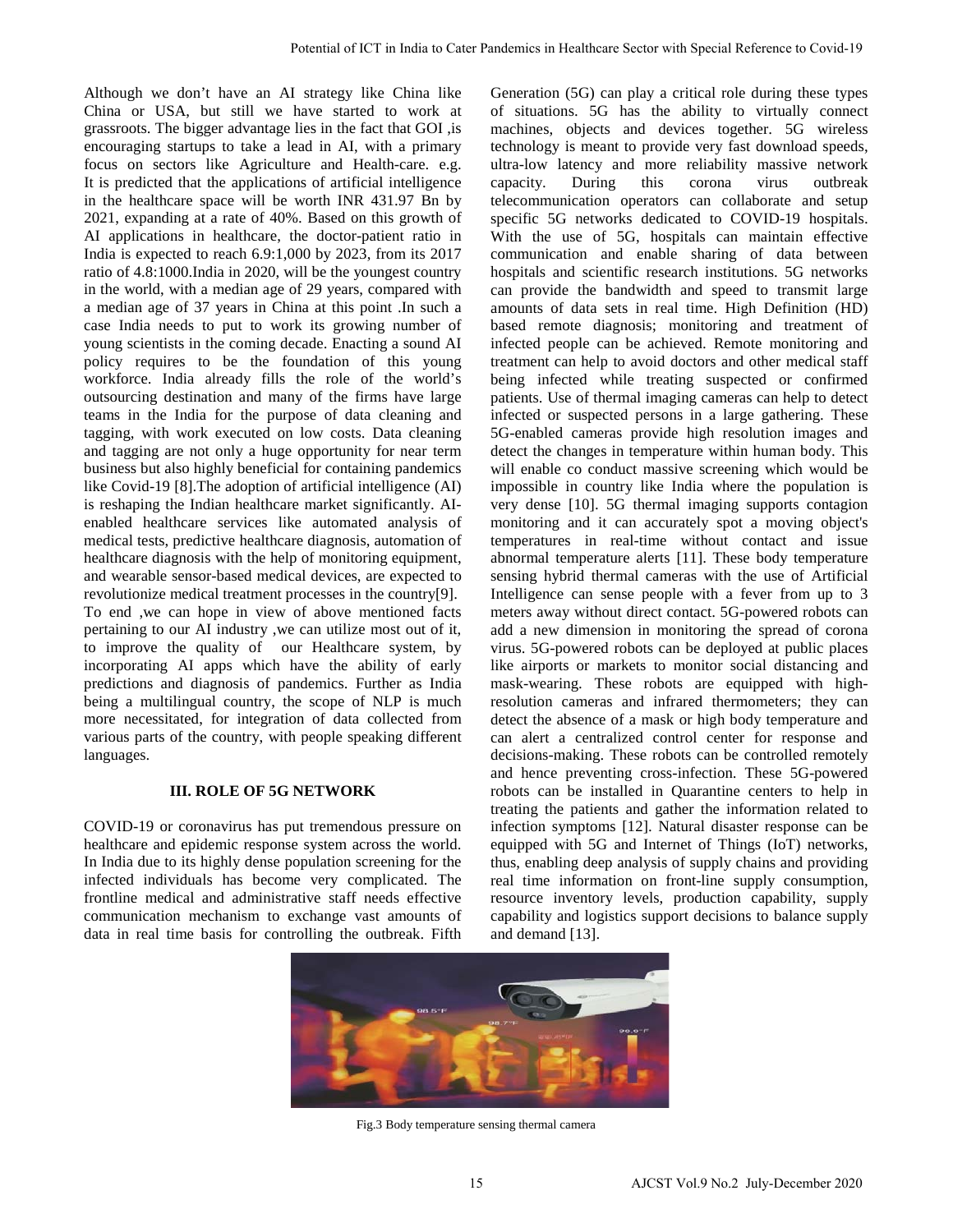#### **IV. ROLE OF INTERNET OF THINGS**

Internet of Things (IoT) is a network of interconnected smart devices, sensors and objects through which data can be collected in its raw form and transmitted through the internet to be analyzed for patterns or trends. Each of these devices are uniquely identified over a network. IoT allows these things/devices to communicate and exchange data (control and information) while executing meaningful applications towards a common user or machine goal without requiring human-to-human or human-to-computer interaction. Applications on IoT networks extract and create information from data by filtering, processing, categorizing, condensing and contextualizing the data. The information thus obtained is then used to infer knowledge about the system and take decisions as per the need. The connected devices in IoT can transfer or receive data or control from a local network server or can be connected to a cloud service and hence can be monitored and controlled virtually.



Fig.4 Applications of IoT

#### *A. IoT in Medical Field*

IoT has numerous applications in various domains, mainly: Wearable, Smart Home Applications, Health Care, Smart Cities, Agriculture and Industrial Automation. IoT is gaining global attention and becoming increasingly available for predicting, preventing and monitoring emerging infectious diseases [14]. The Internet Of Medical Things (IoMT) is an application of IoT that is used for health related purposes. The new wave of digitizing medical records has caused a paradigm shift in the healthcare industry. The industry is witnessing an increase in the sheer volume of data in terms of complexity and diversity [15]. IoMT is used for collection and analysis of the data for monitoring and research purposes. IoT enabled devices can be related to the purpose of both remote health monitoring and emergency notification systems. Various wearable devices can be used to monitor heart rate and blood pressure. For senior citizens, equipments with specialized sensors can monitor the health conditions and can send an alert notification in case of any emergency. Digitization of medical records has brought a new regime in health industry. Hospitals now have a huge volumes of data related Zafar Majeed Rather and MagrayAjaz Ahmad<br>
IV. ROLE OF INTERNET OF THINGS<br>
IV. ROLE OF INTERNET OF THINGS<br>
INTERNET OF THINGS<br>
INTERNET OF THINGS<br>
INTERNET OF THE SERVICES are uniquely sidentified over a neutwork. IoT allo

to patients. This data is accessible in real time hence helping the medical staff to take decisions in a short amount of time mostly in case of emergencies.



Fig.5 Wearable smart device to check blood pressure

#### *B. IoT in Remote Medical Assistance*

All around the world most of the primary medical services came to halt as virus spread. Healthcare systems can use the digital technology to maintain the core critical clinical services. Virtual clinics could be set up through the use of tele-medicine consultations with imaging data (e.g., chesk X-ray and/or CT of the thorax) uploaded from peripheral sites and interpreted remotely. These virtual clinics would make sure that the basic medical services are running and also will reduce physical crowding of patients at hospitals. Some phone-based software can also detect and record patient's data (e.g., body temperature and symptoms) and can share that data with the concerned doctors [16]. So in occasion of emergency, the concerned doctors will be preempted and doctors can instantly examine the illness and proper treatment can be carried out.

#### *C. IoT in Surveillance*

India has 35.0% urban population and the median age is 28.4 years [17]. Hence the majority of the population is young generation who loves to use technology. To curb the spread of COVID-19 like pandemic use of smart phone technology is very essential. The first step in infectious disease control is detection. Though India is doing tests at a rapid rate but with such a huge population and being an under-developed country it would be technically impossible to conduct test for the whole population. A global network of sensors can be installed in the major cities across the country for the detection and control of disease. Wide–area IoT solutions like video surveillance can be implemented. This network with virus-detection or symptom-detection sensors can trace and monitor people that may have contracted the virus. An added layer in this network would be tracking every individual that came in contact with the infected patient. These types of networks can be implemented in places like railway stations, airports, religious places, factories etc. People can get regular information related to the spread of the disease and the areas